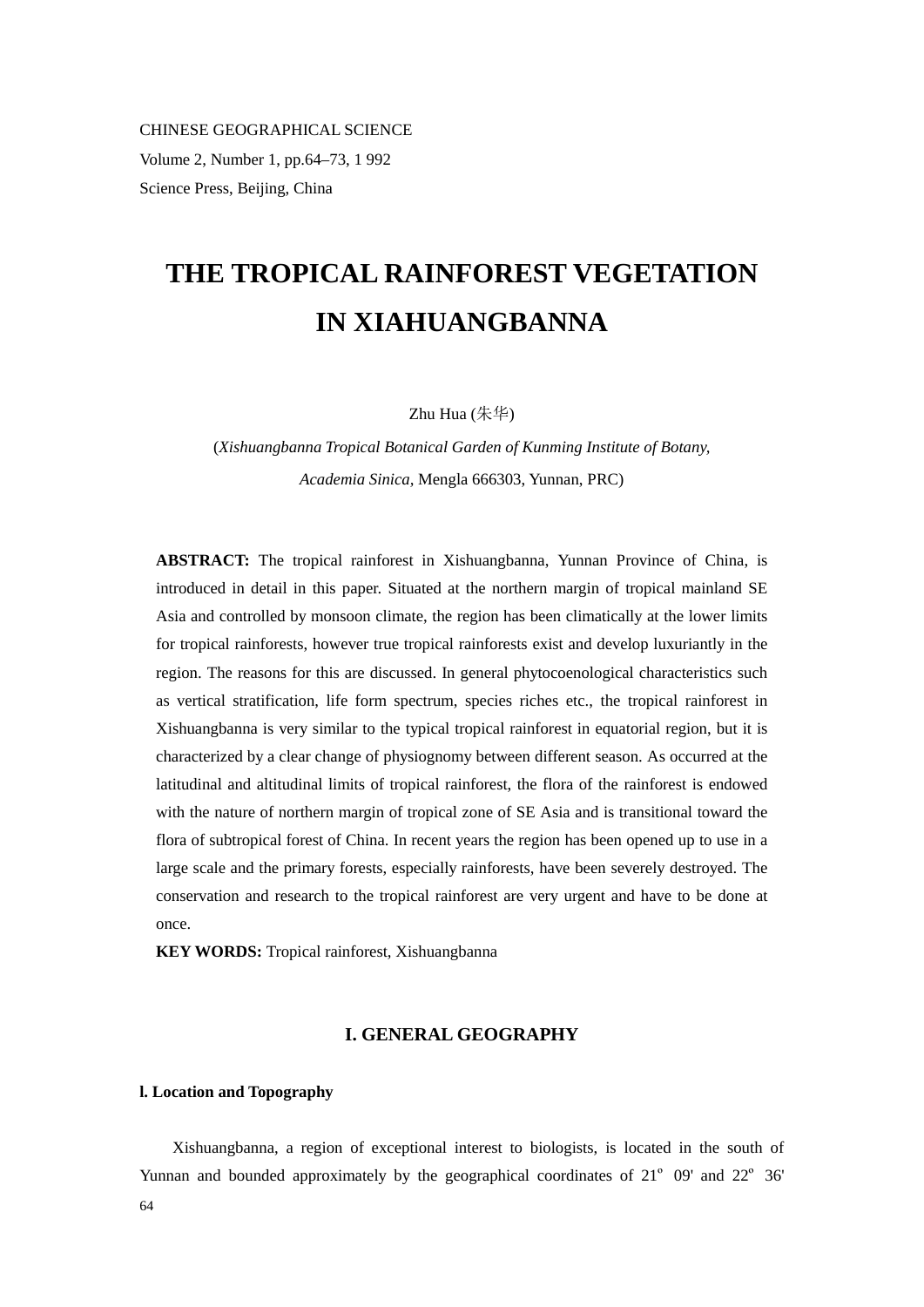northern latitude, and of 99º 58' and 101º 50' eastern longitude. Xishuangbanna borders Laos to the east and south, and Burma to the southwest, and to the north adjoins the plateau of Yunnan. The area is about 19,223 square kilometers. Topographically the region is mountainous and the mountain area takes up more than 90% of whole region. The larger or smaller depressions and wide valleys, so called "lowland", are less than 10% of the whole and they are mostly more than 600 m above sea level. The mountain ranges are the southern end of the Hengdwan Mts. and run across the region from the north to the south, becoming lower southwards.

#### **2. Climate**

The region has a typical tropical monsoon climate. Based on the information from Mengla weather station (631.9 m. above sea level) in the south of the region, the annual mean temperature is 21<sup>o</sup>C, the annual temperature summation of  $> 10^{\circ}$ C accounts for 7,639<sup>o</sup>C, the monthly mean temperature is 24.6°C in the hottest month and 15.2°C in the coldest month, the average of the extreme lowest temperature for many years is 5.6°C. There is a sharp contrast between a prolonged dry season which for months may be completely rainless and a wet season when the monsoon winds sweep in mainly from the southwest and bring heavy precipitation. The rainy season usually begins in May and lasts till October, and the dry season is from November to April. The annual precipitation is l 532 mm of which 281 mm fall during the dry season.

#### **3. Particular Factors**

Tropical rainforests occur mainly in tropical wet lowlands of the world where the annual mean temperature is more than 24°C. In mainland SE Asia controlled by tropical monsoon climate, the representative tropical rainforest is the type characterized by a clear change of physiognomy between different season  $^{[1]}$ , called tropical seasonal rainforest  $^{[2, 3]}$ , or tropical semi-evergreen rain forest <sup>[4]</sup>. The tropical seasonal rainforest covers mainly the areas where annual temperature summation is usually more than 8,000°C and annual precipitation is 1,500-2,000 mm. Xishuangbanna is situated at the northern margin of tropical mainland SE Asia and its annual temperature summation and precipitation are at the lower limits for tropical rainforest developing because of the relatively high latitude and elevation.

There still are typical tropical seasonal rainforest existing in Xishuangbanna owing to the particular geographical location and topography of the region. The northern, western and eastern parts of the region are higher than its central and southern parts and toward the northwest lie the high ranges of the Hengduan mountains which form a huge barrier keeping out the cold air from north in winter. This compensates for the insufficient temperature summation of the region. In the lower areas of the region there is usually dense fog everyday during the whole dry season which compensates for the insufficient precipitation. Therefore the tropical rain forest can exist and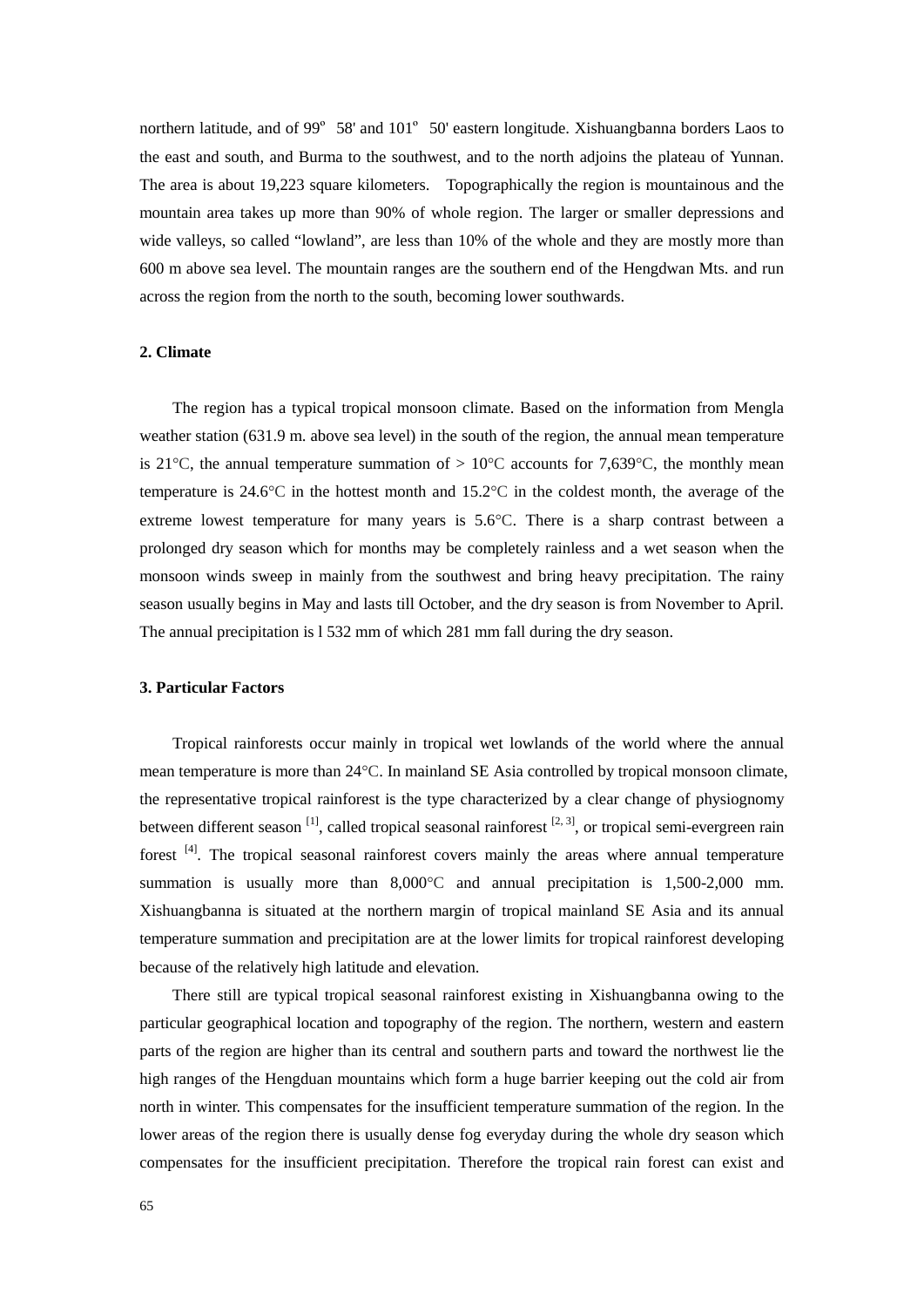# **II. THE CHARACTERISTICS AND SYSTEMATICALLY CLASSIFIABLE POSITION OF THE TROPICAL RAINFOREST OF XISHUANGBANNA**

## **l. Characteristics**

The tropical rainforest of Xishuangbanna has the following characteristics:

l) High species riches. There are about 180 species of vascular plant in a sample plot of 2500 sq. m. area. Neighboring trees are seldom found to be same species in the forest.

 2) Multilayered vertical structure (Fig.l). The forest is characteristically stratified with three tree layers. The top layer reaches up 45-60 m high and its trees have crown branches near the top and umbrella or semiorbicular crowns. They are discontinuous, and emerge from the more continuous canopy of the second tree layer. The second tree layer, reaching up to 18-30 m high, has the most density of stems and continuous crowns and is the canopy layer of the forest. The third tree layer, occupies a vertical space of 5-20 m, with subcontinuous crowns, and can be divided into two sub-layers in some stands. Under the tree layers are a sapling-shrub layer and a herb layer. The sapling-shrub layer consists mainly of saplings. True shrubs which branch from bases are few and most of them can grow into a form like young tree and up into tree layer. The herb layer is variable. Usually on slopes and under dense crown it is poorly developed while by streams and in crown gaps it develops well and is dense and thick.

 3) Clear change of aspect in physiognomy. The second and third tree layers of the forest are whole evergreen but the top tree layer is partially deciduous. Typical deciduous tree species take up 1/4-l/3 of total species of the uppermost trees.

 4) The forest is characterized by megaphaenerophytes and mesophaenerophytes with simple, coriaceous, entire mesophylls predominate in its life form spectrum. Trees usually have smooth and pale-colored bark. The uppermost trees have buttresses and lower and middle trees generally have cauliflory. Epiphytes are abundant and epiphyllous mosses on the surface of leaves are also common in the forest. Woody lianas are especially luxuriant. Strangling plants are also common.

#### **2. Classification Position**

Based on above characteristics the tropical rainforest of Xishuangbanna is very similar to the typical tropical rainforest in equatorial region. According to ecophysiognomical principle of vegetation classification, a true tropical rainforest is stratified into three tree layers [5]. The forest of Xishuangbanna, which does have three tree layers, is undoubtedly a true tropical rainforest. In physiognomy and structure the forest resembles the evergreen seasonal forest in tropical America [6] which was reclassified by P. W. Richards as a sub-formation of the tropical rainforest formation of tropical America. Thus the author considers it appropriate that the forest type of Xishuangbanna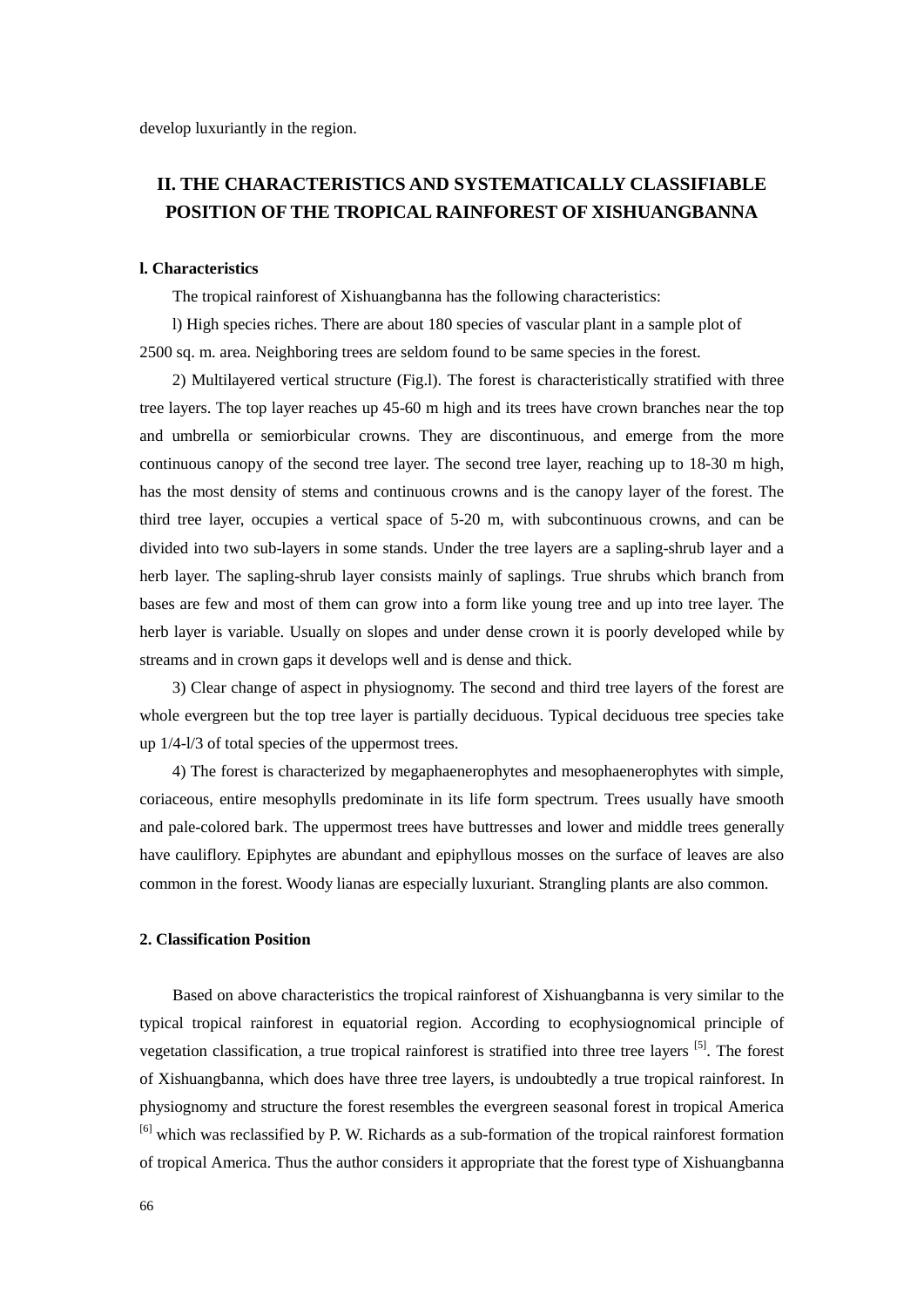is systematically classified by Chinese botanists such as C.Y. Wu  $[2, 3]$  as tropical seasonal rainforest, a formation of Indo-Malesian tropical rainforest.



**Fig. 1 The profile diagram of tropical seasonal rain forest** 

1. *Parashorea chinensis*; 2. *Canarium bengalese*; 3. *Pometia tomentosa*; 4. *Elaeocarpus varunum*; 5. *Semecarpus reticulatus*; 6. *Antidesma calviscens*; 7. *Nephelium lappaceum* var. *pallens*; 8. *Garcinia cowa*; 9. *Pseuduvaria indochinensis*; 10. *Vitex quinata* var*. pubescens*; 11. *Diospyros hassellii*; 12. *Drypetes hoaesis*; 13. *Diospyros xishuangbannensis*; 14. *Dysoxylum lenticellatum*; 15. *Pittosporopsis kerrii*; 16. *Baccaurea ramiflora*; 17. *Diospyros nigrocartex*; 18. *Uvaria tonkinensi*; 19. *Ficus subulata*; 20. *Rhaphidophora hongkongensis*; 21. *Arthropteris palisotii*; 22. *Ficus sagittata*; 23. *Rhaphidophora crassicaulis*; 24. *Piper mullesua*; 25. *Neottopteris somonsiana*; 26. *Salacia cochinchinensis*; 27. *Parameria laevigata*; 28. *Symphorema invulucrata*; 29. *Ficus gibbosa* var*. cuspidifera*

Distributed in the northern margin of the tropical mainland SE Asia and lying at more than 600 m above sea level, the tropical seasonal rainforest of Xishuangbanna occurs at the latitudinal and altitudinal limits of tropical rainforest. Its flora is endowed with the nature of northern margin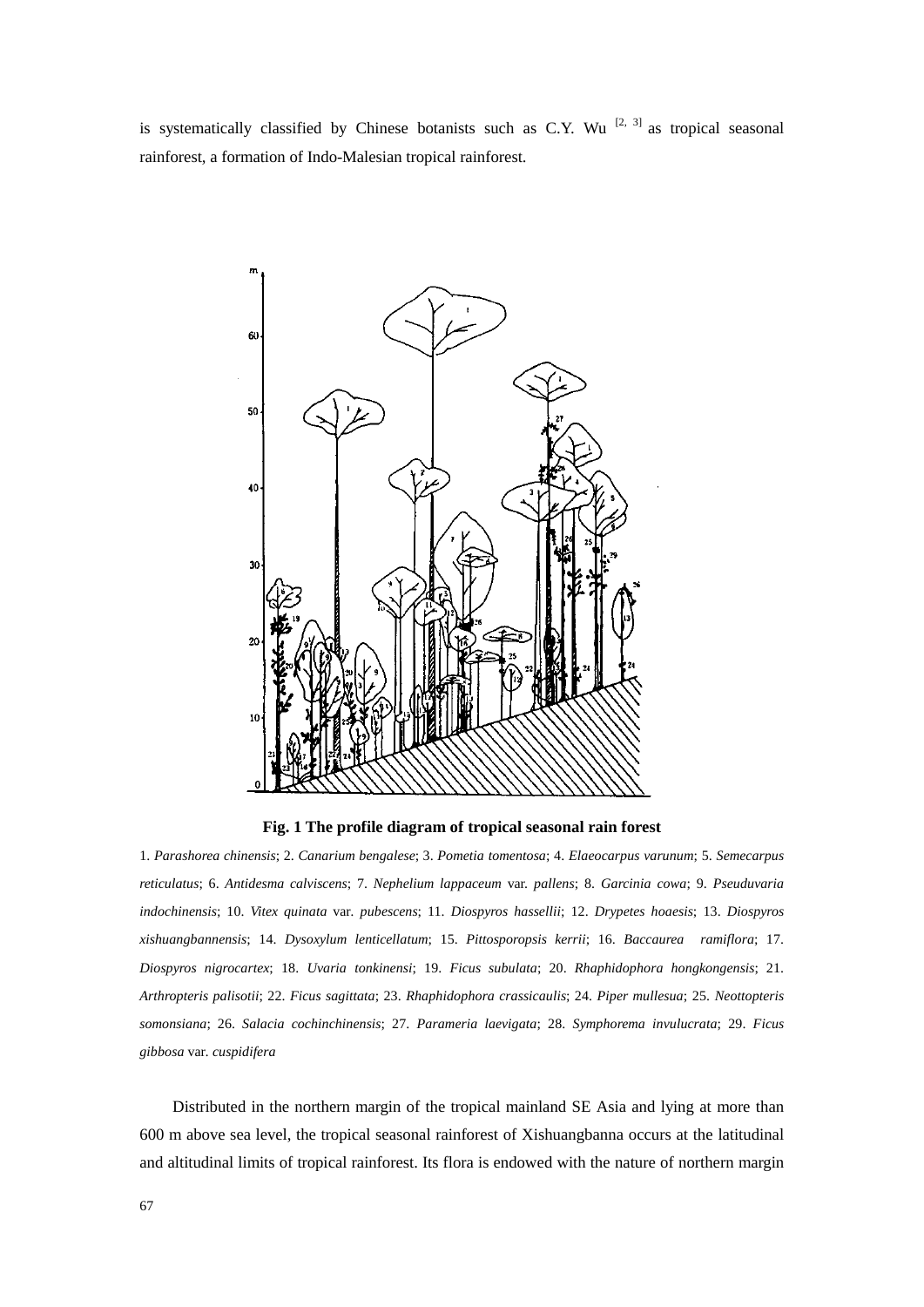of tropical zone of SE Asia and is transitional toward the subtropical flora of China. For instance, in the tropical rainforests of the core area of SE Asia the family Dipterocarpaceae predominates not only in the number of species but also in individual big trees, while in the forest of Xishuangbanna only two species of the family, i.e. *Parashorea chinensis* and *Vatica guangxiensis* have been found. Other families, e.g., Myristicaceae, Guttiferae, Sapotaceae, Icacinaceae, and some genera such as *Pometia, Barringtonia, Homalium, Nephelium, Baccaurea* which have many species in tropical SE Asia, have a few or a single representative in Xishuangbanna. Most of the families which predominate in the forest of Xishuangbanna are also shared by the subtropical forests in S.China. The same tropical seasonal rainforest occurs also in SE Yunnan and SW Guangxi of S China. The kind of forest, which has the general characteristics of tropical rainforest but appears to be transitional to subtropical forests in floristic composition, is considered as the forest type of tropical seasonal rainforest at the latitudinal and altitudinal limits.

# **III. THE DISTRIBUTION AND TYPES OF THE TROPICAL RAINFOREST OF XISHUANGBANNA**

According to the vegetation system of Yunnan  $\left[3\right]$ , the tropical rainforest of Xishuangbanna can be divided into two vegetation subtypes pertaining to tropical rainforest vegetation, i.e. the tropical seasonal rainforest and the tropical montane rainforest which both contain three formations.

#### **l. Tropical Seasonal Rainforest**

Tropical seasonal rainforest is the main forest type of tropical rainforests of Xishuangbanna and the regional representative vegetation. It occurs mainly in valleys, mountains and hills below 1000 m elevation, and centering in the southeast of the region.

#### 1.1. Forrn. *Antiaris toxicaria, Pouteria grandiflora, Canarium album*

This forest formation which is also called dry seasonal rainforest, occurs mainly on lower hills and lower mountains surrounding wide depressions below 800 m elevation. The areas have now been opened up to use for agriculture on a large scale and so primitive forest of the formation has been severely destroyed and there are only some more or less disturbed forests remained in so called "Holy hill" near to villages, such as Mangyan and Mangyanguan of Menglong, Mangjin and Chengzi of Menglun, Manfa and Mangyuan of Menghan etc..

The forest reaches up to 35-45 m high. The top tree layer with discontinuous crowns and a projective cover degree of 20%-30%, emerge above the continuous crown canopy of the second tree layer. The representative tree species of the layer are *Chukrasia tabularis*, *Pouteria grandiflora, Ficus altissima, Ixonanthes cochinchinensis, Canarium album, Amoora dasyclada,*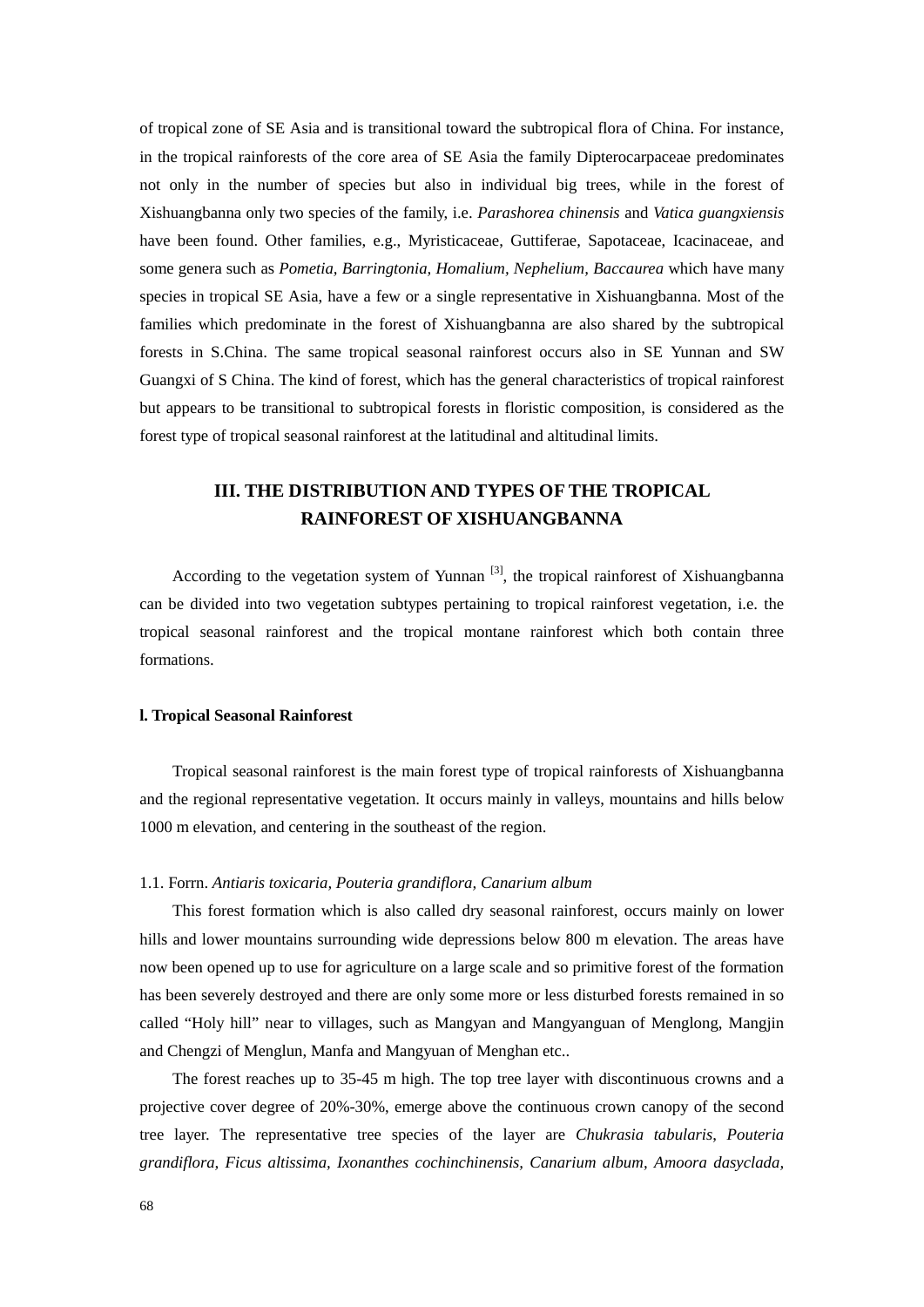*Gironniera subaequalis* etc.. The second tree layer reaches up to 15-28 m high, and has a continuous crown canopy. The most representative tree species are *Knema globularis, Polyalthia cheliensis, Acronychya pedunculata, Xanthophyllum siamensis, Microcos paniculata, Garcinia xanthochymus, Mangifera siamemsis, Arytera litoralis, Turpinia montana, Mitrephora thorelii, Knema furfuracea* etc.. The lower tree layer is 5-15 m high, and the common species are *Suregoda glomerulata, Aporusa dioica, Aporusa villosa. Memecylon polyanthum, Glycosmis cochinchinensis, Ardisia depressa, Hyptianlhera stricta, Millettia leptobotrya, Ostodes paniculala* etc.. The sapling-shrub layer is l-5 m high and has a projective coverage of 30-40%. This layer consists of saplings, young lianas and shrubs. The most frequent shrub species are *Prismatomeris tetranda, Canthium horridum, Euodia lepta. Clausena dentata, Pandanus furcatus, Psychotria henryi* etc.. The herb layer is about 1 m high, and has a projective coverage of 20-80%. The frequent herbaceous plants are *Geophila herbacea, Lepidagathis incurva, Hypoestes triflora, Oplismenus compositus, Pleocnemia winittii, Tectaria variolosa* etc.. Lianas are abundant in the forest and most of them are woody. The predominant species are *Randia bispinosa, Connarus yunnanensis, Salacia polysperma, Combretum latifolium, Ventilago calyculata, Strychnos nitida, Fissistigma maclurei, Neuropeltis racernosa, Acacia intsia* var. *caesia*, *Thunbergia grandiflora* etc.. Epiphytes are not abundant. The common species which can be found in most stands are *Pothos chinensis, Cymbidium pendulum, Pseudodrynaria coronans, Lepisorus* spp. etc..

#### 1.2. Form. *Terminalia myriocarpa, Pometia tomentosa*

 This forest type which is also called wet seasonal rainforest or valley rainforest based on its habitats, occurs mainly in wetter parts of valleys and lower mountains below 1000 m elevation in the south of the region, mainly in Mengla County.

 The forest of this formation has fewer deciduous trees in its top tree layer and more woody lianas as well as conspicuously more abundant epiphytes than the last one.

The forest is typically stratified with three tree layers, reaching up to 35-45 m high. The top tree layer has a projective coverage of 25-30%, of which some trees are so huge that they soar above the canopy as emergents. The representative tree species of the layer are *Terminalia myriocarpa, Pometia tomentosa, Homalium laoticum* var. *glabrescens, Elaeocarpus varunua, Sapium baccatum, Neonauclea griffithii, Garuga floribunda, Tetrameles nudiflora, Semecarpus reticulatus, Pterospermum lanceaefolium* etc.. The second tree layer with continuous crowns reaches up to 18-30 m high and is wholly evergreen. The representative tree species are *Garcinia cowa, Knema cinerea* var. *glauca, Myristica yunnanensis, Barringtonia macrostachya, Baccaurea cauliflora, Mitrephora wangii, Lasiococca comberi* var. *pseudoverticillata, Symphyllia silhetiana, Nephelium chryseum, Caryota ochlandra*. The lower tree layer occupies a vertical space of 6-18 m high, and has a projective coverage of less than 50%. The common species are *Pittosporopsis kerrii, Goniothalamus griffithii, Syzygium latilimbum, Cleidion bracteosum, Trigonostemon thyrsoideum, Aglaia perviridis, Beilschmiedia purpurascens, Phoebe lanceolata, Horsfieldia*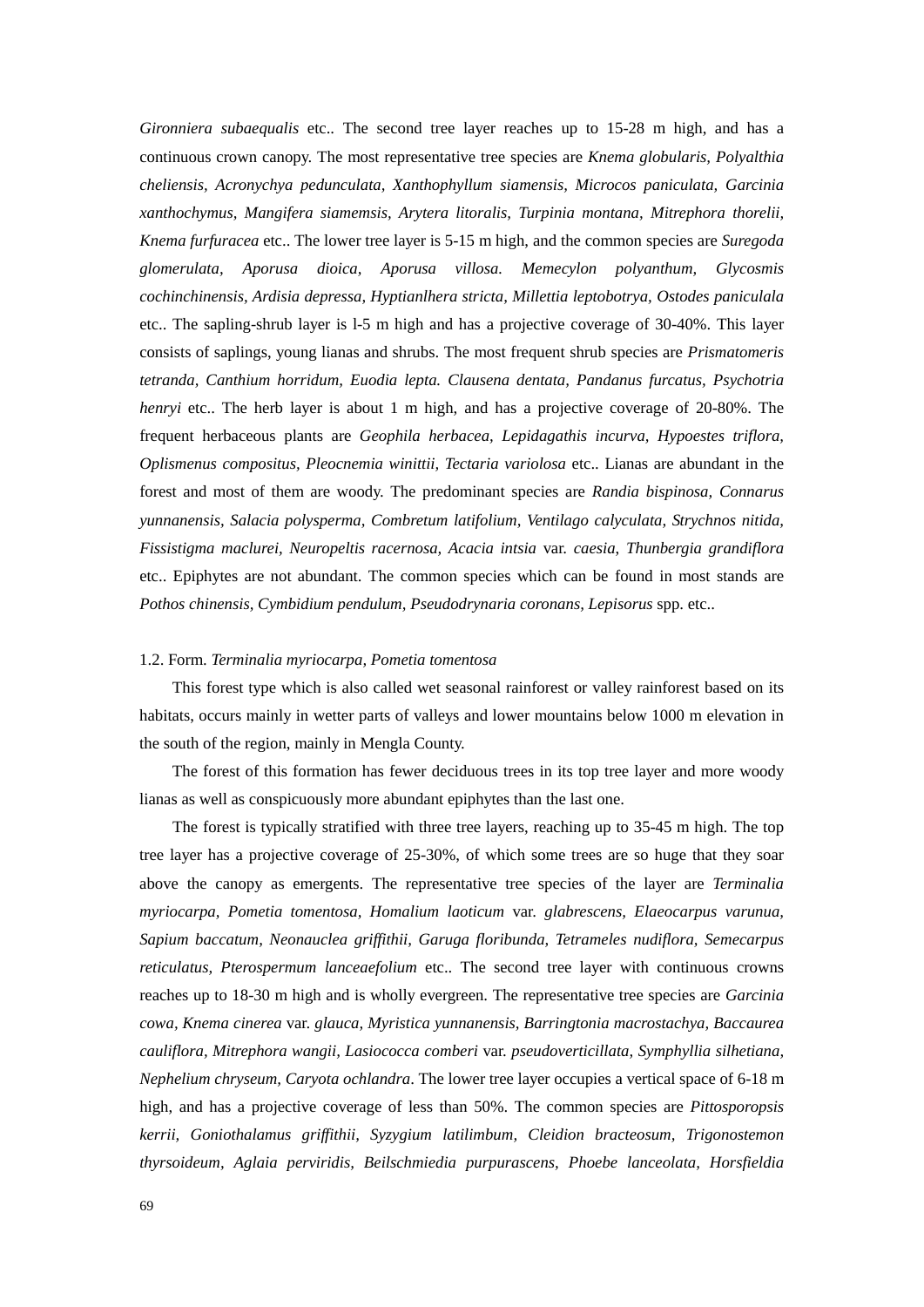*tetratepala* etc.. The sapling-shrub layer consists of saplings, young lianas, and shrubs, of which saplings predominate not only in individuals but also in number of species. The most frequent shrubs are *Lasianthus* spp., *Ardisia tenera, Ardisia virens, Psychotria yunnanensis, Mycetia hirta, Ixora fulgens, Duperrea pavettaefolia, Miliusa chunii, Miliusa velutina, Saprosma ternatum* etc.. The herb layer usually has a projective coverage of less than 30% and the common species are *Bolbites heteroclita, Tectaria variolosa, Phrynium capitatum, Rhynchotechum obovatum, Phlogacanthus curvifiorus* var. *brevicalyx, Eranthemum polyanthum, Rungia robusta, Gomphostemma* spp., *Piper* spp..

Woody lianas are very luxuriant in this forest type. The dominant species are *Randia bispinosa, Fissistigma* spp., *Tetrastigma* spp., *Parameria laevigata, Combretum latifolium, Salacia polysperma, Tinomiscum tonkinensis, Erythropalum scandens, Parabarium* spp., *Calamus*  spp. etc.. Epiphytes are abundant on tree trunks and branches, and the frequent species are *Rhaphidophora hongkongerisis, Rh. decursiva, Hoya* spp*., Piper mullesua, Dischidia* spp. and many species of Orchidaceae and Gesneriaceae. Strangling plants such as *Ficus* spp. are common in this forest type.

This forest formation, up to now, has the largest covering area and is the relatively well conserved and the regional representative forest type.

#### 1.3 Form. *Parashorea chinensis*

This forest type has been found only in the limiting habitats of Mengla County, in the far south of the region, covering about 800 ha. The formation contains only one consociation with single dominant species *Parashorea chinensis* of Dipterocarpaceae. The dipterocarp consociation occurs intermittently along the Nanna River and its tributaries, the Nanhang and Nansha rivers at 700-950 m above sea level. In comparison with the former two formations this forest type is richer in species and appears more similar to typical tropical rainforest. Its fioristic composition is also more similar to that of tropical SE Asia. This forest type belongs to the dipterocarp forests of SE Asia and is a type of northern margin of the latter.

This dipterocarp forest, reaching up to 60 m high, is the tallest forest in S China. The top tree layer with very uneven crown canopy reaches 30-60 m high and has a projective cover degree about 30%. As emergent trees, the single dominant species *Parashorea chinensis* is the tallest tree species which with crown branches near the top and semiorbicular crown soars high. Other top tree species, such as *Pometia tomentosa, Terminalia myriocarpa, Sapium baccatum, Neonauclea griffithii, Machilus tenuipilis, Semecarpus reticulatus, Cyclobalanopsis chrysocalyx, Sloanea dasycarpa, Canarium bengalense, Amoora tetrapetala* etc., usually occupy a space of 30-45 m high above the continuous crown canopy of the second tree layer and under the crown of *Parashorea chinensis*. The second tree layer reaches up to 18-30 m high. *Garcinia cowa* predominates in this layer and representative species are *Ficus langkokensis, Symphyllia silhetiana, Knema furfuracea, Pseudouvaria indochinensis, Barringtonia, macrostachya,*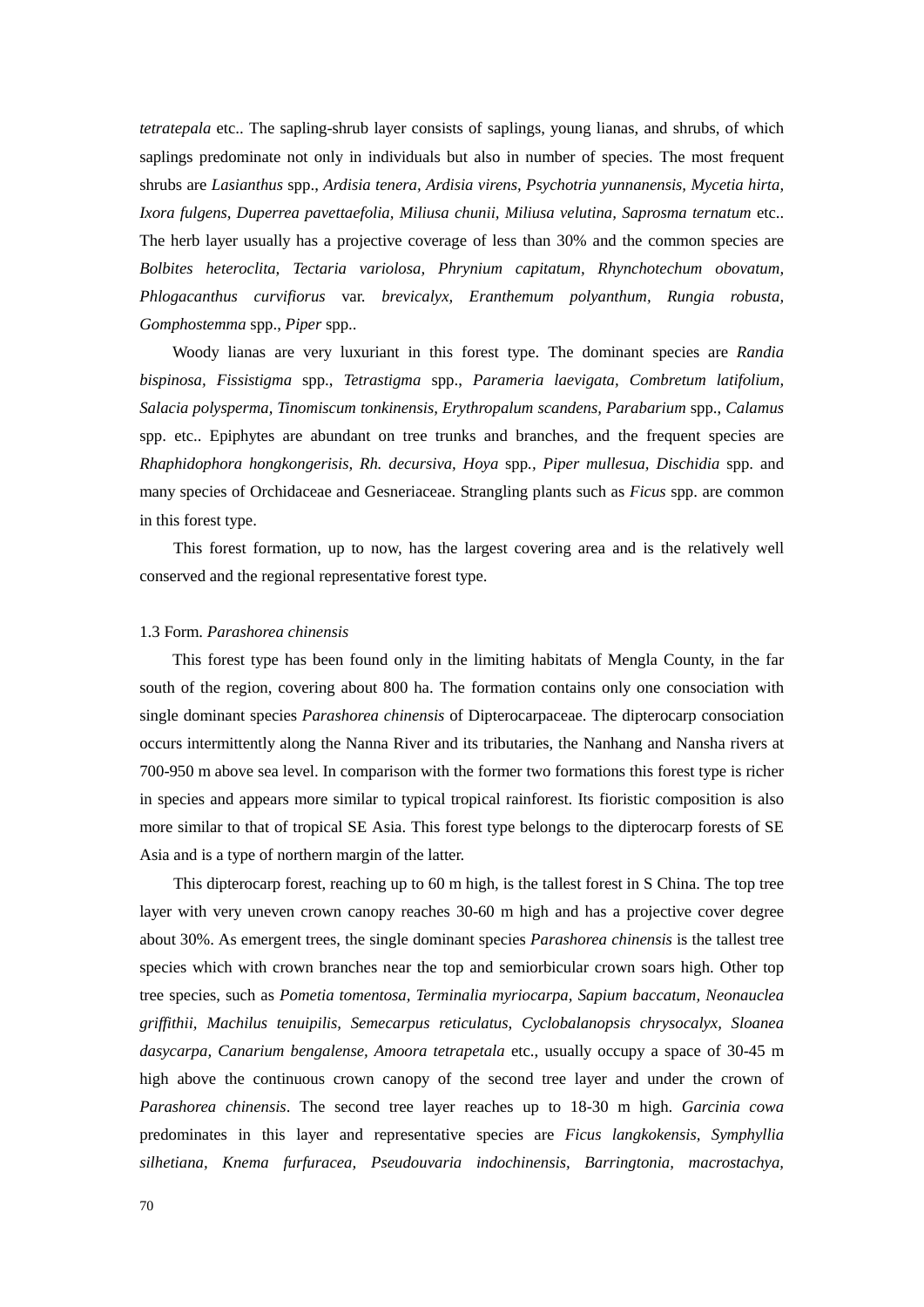*Gironniera subaequalis, Knema cinerea* var. *glauca, Pterospermum monglunensis, Diospyros xishuangbannaensis, Nephelium chryseum* etc.. The third tree layer is 6-20 m high and can be roughly divided into two sublayers. The upper sublayer occupies 10-20 m high and has the common species i.e., *Baccaurea ramiflora, Dichapetalum genonioides, Eurya austro-yunnanensis, Beilschmiedia purpurascens, Diospyros atrotricha, Mrmecylon cyanocarpus* etc.. The lower sublayer is 6-10 m high. The species *Pittosporopsis kerrii* predominates and other common species are *Phoebe lanceolata, Cleidion bracteosum, Syzygium latilimbum, Trigonostemon thyrsoides. Diospyros nigrocortex, Mezzettiopsis creaghii, Litsea garrettii* etc.. The sapling-shrub layer is l.5-5 m high and has a projective coverage of 20-30%. The frequent shrub species are *Saprosma ternatum, Ixora amplexicaulis, Urophyllum sinensis, Drypetes hoaensis, Lasianthus sikkimensis, Lasianthus wallichii, Mycetia gracilis, Randia yunnanensis, Psychotria yunnanensis* etc.. The herb layer has the projective coverage which varies from 10% to 70% depending on microhabitats. The frequent species are *Acanthus leucostachys, Phrynium placentarium, Rhynchotechum obovatum, Amischotolype hookeri, Elatostemma megacephalu, Pters quilleana*  etc.

Lianas are very abundant in the dipterocarp forest. There are about 40 liana species in a sample plot of 2,500 square meters area of which woody lianas take up about 90%. The dominant lianas are T*etracera scandens, Randia bispinosa, Parameria laevigata, Bythneria iniergrifolia, Calamus gracilis, Combretum latifolium.* 

Epiphytes are also abundant in the forest. The frequent species are *Rhaphidophora hongkongensis, Ficus sagittata, Neottopteris somonsiana, Rh. decursiva, Rh. crassicaulis, Arthropteris palisotii, Piper mullesua, Aeschynanthus* spp., *Micrechites polyantha* and a number of Orchidaceae species etc.. Strangling plants, such as *Ficus subulata, Ficus gibbosa* var. *cuspidifera* etc., are common. Some root parasitic plants, such as *Aphyllorchis caudata, Balanophora* spp. etc., also occurs in the forest.

#### **2. Tropical Montane Rainforest**

Tropical montane rainforest is a transitional forest type from seasonal rainforest (in Xishuangbanna) toward monsoon evergreen broad-leaved forest of tropical mountains, and is also the limiting altitudinal type of tropical rainforest. In Xishuangbanna, the tropical montane rain forest is usually located between the seasonal rain forest and the monsoon evergreen broad-leaved forest at an altitude of 800-1000 m above sea level. In some montane habitats affected by temperature inversion the montane rainforest appears disjunctively in or above the altitudinal zone of the evergreen broad-leaved forest in 1,200-1,800 m elevation, but in the mountains surrounding lower depressions the montane rainforest occurs as low as 700 m elevation.

The montane rainforest has the basic physiognomic and structural characters and floristic composition of tropical rainforest, but in comparison with the seasonal rainforest in the region, the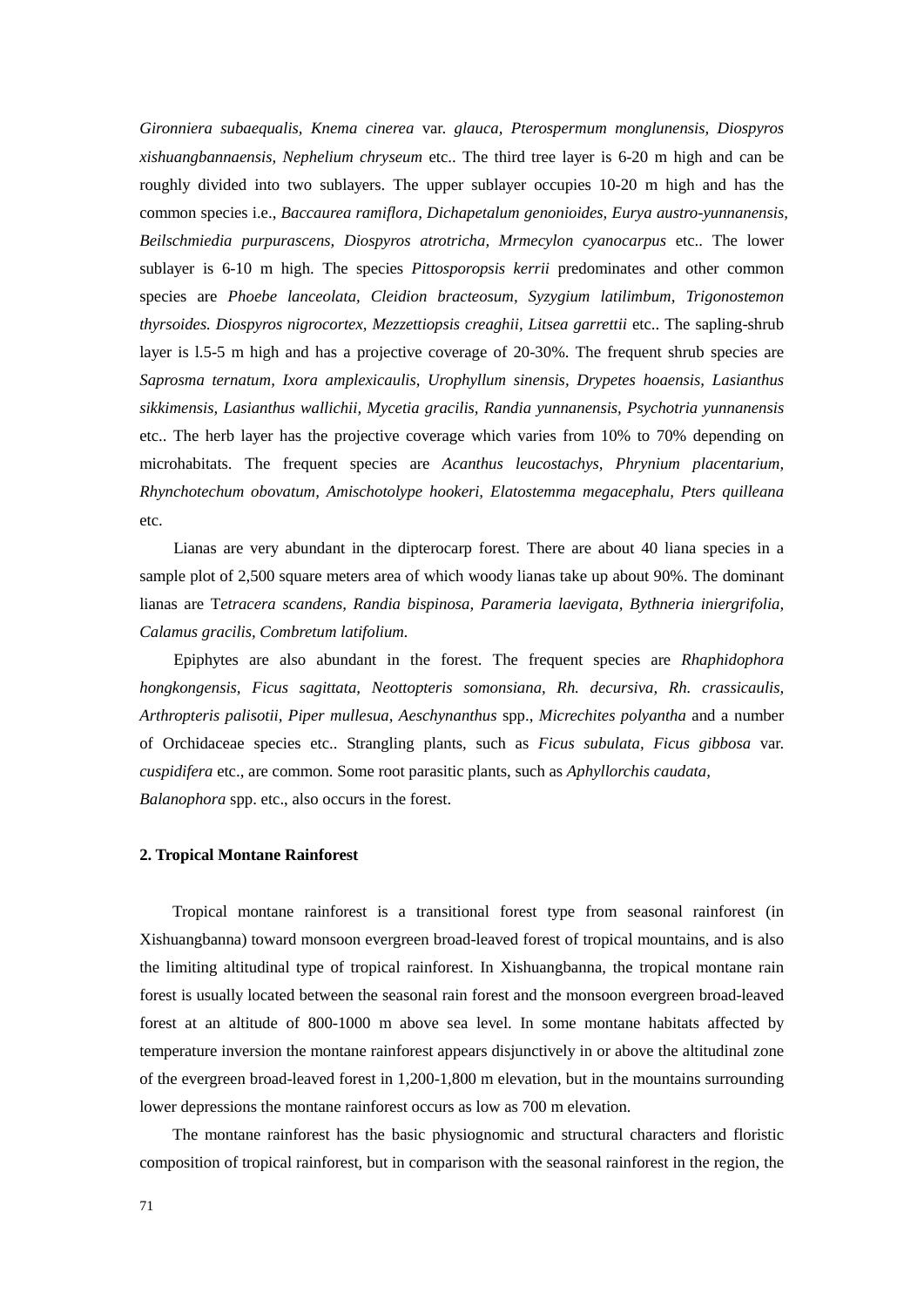montane rainforest indicates the features that the forest usually reaches up 25-30 m high; its top tree layer with continuous crowns forms the forest canopy without emergent; buttresses, cauliflory and caudate leaves are less frequent than in seasonal rainforest; and woody lianas are a little less abundant but epiphytes are conspicuously more abundant. In addition the family Cyatheaceae is frequent in the forest as characteristic plants.

The montane rainforests in Xishuangbanna do not cover a large area. Many places which the montane rainforest covered have now completely changed to agricultural fields, and the relict forests can be divided into three formations as following:

#### 2.1 Form. *Alstonia scholaris, .Paramichelia baillonii*

This forest type occurs mainly in the lower mountains surrounding the depressions in Mengla County, above the altitudinal belt of seasonal rainforest and at 700-1000 m elevation. The representative species in the top tree layer are *Alstonia scholaris, Paramichelia baillonii, Castanopsis histryx, Schima wallichii, Actinodaphne henryi.*

#### 2.2 Form. *Dysoxylum spicatum, Semecarpus reticulatus, Phoebe nanmu*

This forest type occurs in the middle mountains of 900-1500 m elevation in the north of the region. The representative species are *Dysoxylu'm spicatum, Semecarpus reticulatus, Harpullia cupanioides, Phoebe nanmu, Schima wallichii, Calophyllum polyanthum, Castanopsis indica* etc..

#### 2.3 Form. *Manglietia wangii*

The forest formation contains one consociation with *Manglietia wangii* the single dominant tree species, and occurs in Manpa of Mengla County.

# **IV. THE URGENCY OF CONSERVATION OF THE TROPICAL RAINFOREST**

Xishuangbanna occupies geographically a special position where not only in latitude but also in altitude the rapid transition from true tropics to subtropics happens. It also occurs at the boundary of the Indian plate of Gandwana and the Eurasian plate of Laurasia in continental drift. Therefore, the vegetation and flora of the region occupies a key position in the connection of that of subtropical China to tropical SE Asia and have important scientific research value.

 The tropical rainforest and other vegetation types in the region show a mosaic pattern and compete severely each other. Once destroyed, the tropical rainforest can hardly recover naturally because of the strong competition of other vegetation types.

 In 1950s, the natural forest coverage in Xishuangbanna is more than 50% of total area but the investigation in 1978 indicated that the coverage had decreased to 34%. Up to now the natural forests have been largely destroyed for rubber tree plantation and shifting cultivation. The area where the tropical rainforest occurs is the most densely populated area, and so in the activities